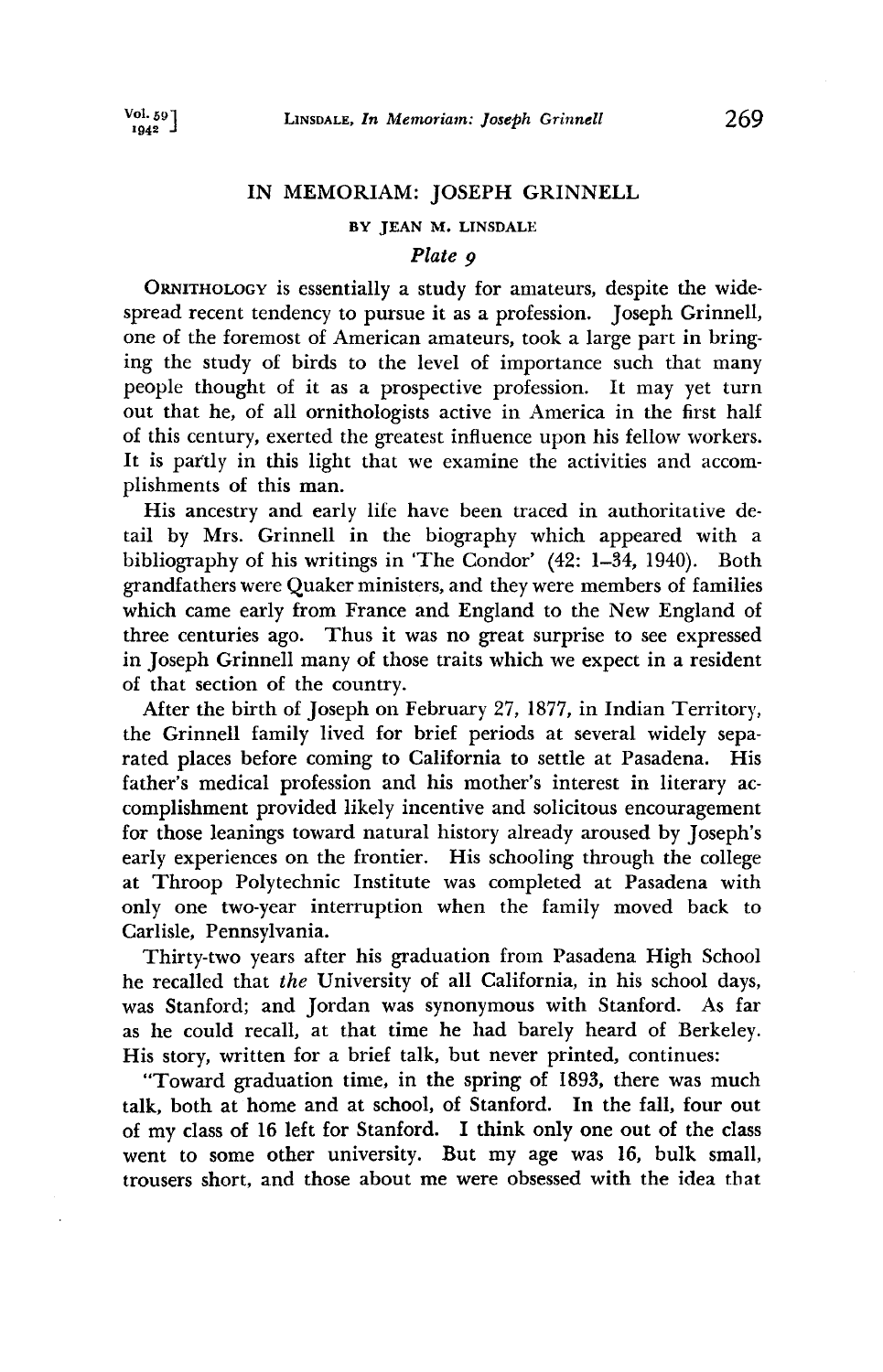**THE AUK, VOL. 59 PLATE 9** 



ms,<br>Joseph Frienell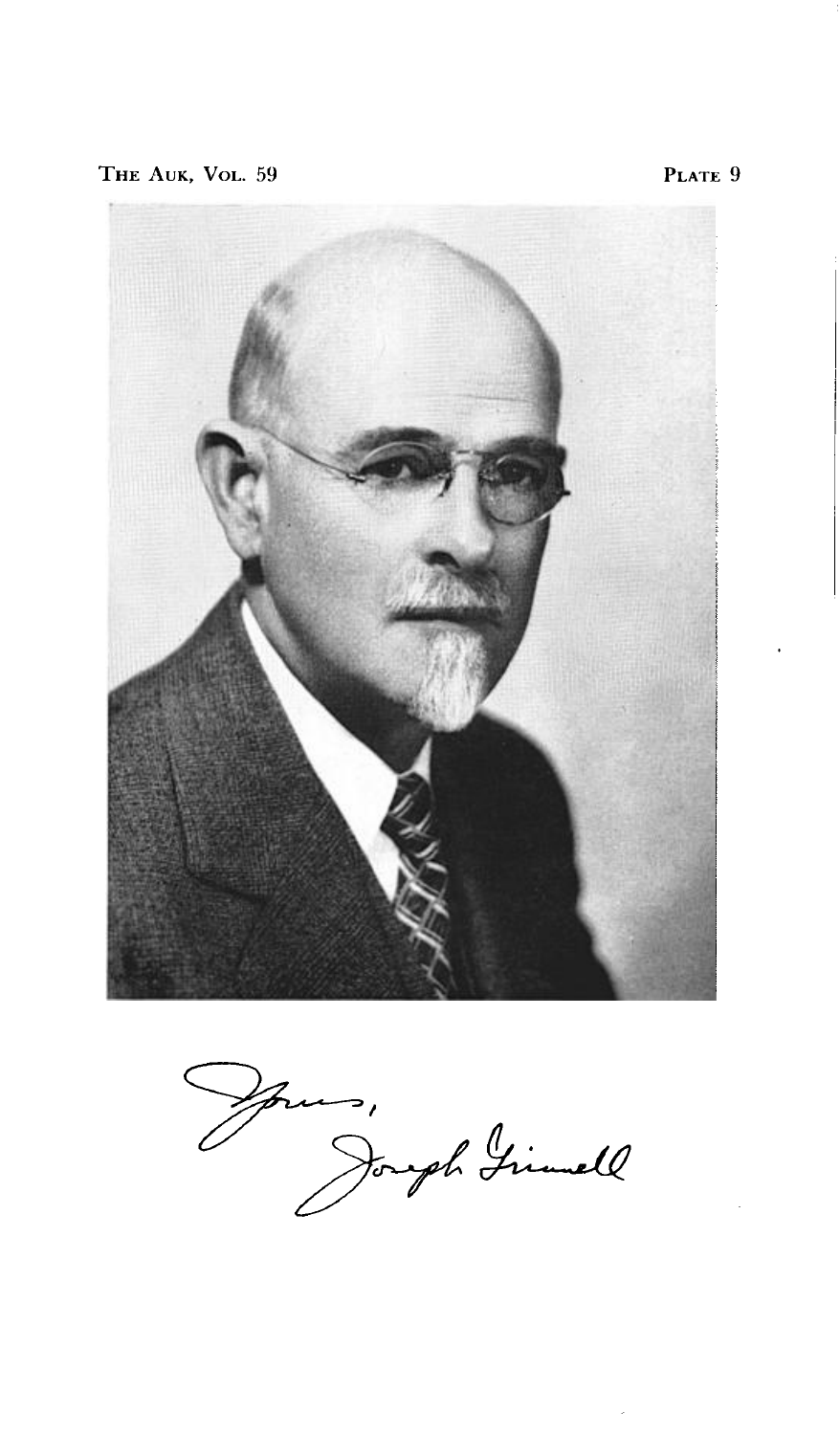**! was distinctly too infantile to be permitted away from home. Perhaps so; at any rate, I had to be content with spending four years of so-called college tuition at the local Polytechnic Institute. With an A.B. from there, and after returning from a year and a half of adventure in Alaska, it was finally decided that I could be trusted to attend a real university; and in the middle of the spring semester of 1900 I reached Stanford, with certain personal handicaps which must have been distressingly outstanding, not only to my new instructors but to my fellow students at the tables in the zoology laboratory. ! can recall with some clearness that one of the latter, Cloudsley Rutter, told me sol"** 

**The trips to Alaska no doubt served better than could an equal amount of school to prepare Joe Grinnell for his future. Naturally they were not the well-scheduled routines of more recent, agencyconducted excursions. But the very uncertainties made these expeditions valuable for the bird collector. He could be most active when the normal program was most broken and uncertain. The first trip, in 1896, was made possible by the invitation of Captain Richard Henry Pratt, an official acquaintance of the family. As soon as Joe reached Alaska, he was determined to stay as long as possible. Besides some practice with meager subsistence and many unfamiliar situations, he was able to accumulate much new and exciting material**  for later study, and to encounter several new naturalist-friends. **of these, Mr. Joseph Mailliard, in autobiographical notes in 'The Condor,' later expressed his version of this new acquaintance in these words: "At that time, Grinnell struck me as being a bright, intelligent,**  and enterprising 'kid'--a bit 'fresh' perhaps-with lots of energy and **possibilities. The tendency to 'freshness' soon fell away with maturing years, but time has proved the remainder of my diagnosis to have been correct, as all readers of 'The Condor,' and many others, know."** 

**This trip turned out so well that in two years it was easy to get**  parental sponsorship in joining a group of twenty-two Alaska-bound, **prospective gold miners. The group outfitted their own boat, and camp for the winter was established on the Kowak River. Although Joseph's membership in the company involved certain duties and responsibilities, abundant time remained for collecting birds and recording their activities in the region. Volunteer help, especially from Dr. William V. Coffin, made it possible to obtain and save an extra amount of material in the short rush season when it was most easily available. About seven hundred bird skins and as many eggs were preserved. The materials from the two trips extended Grinnell's scope of interest in bird systematics, provided adequate basis for an**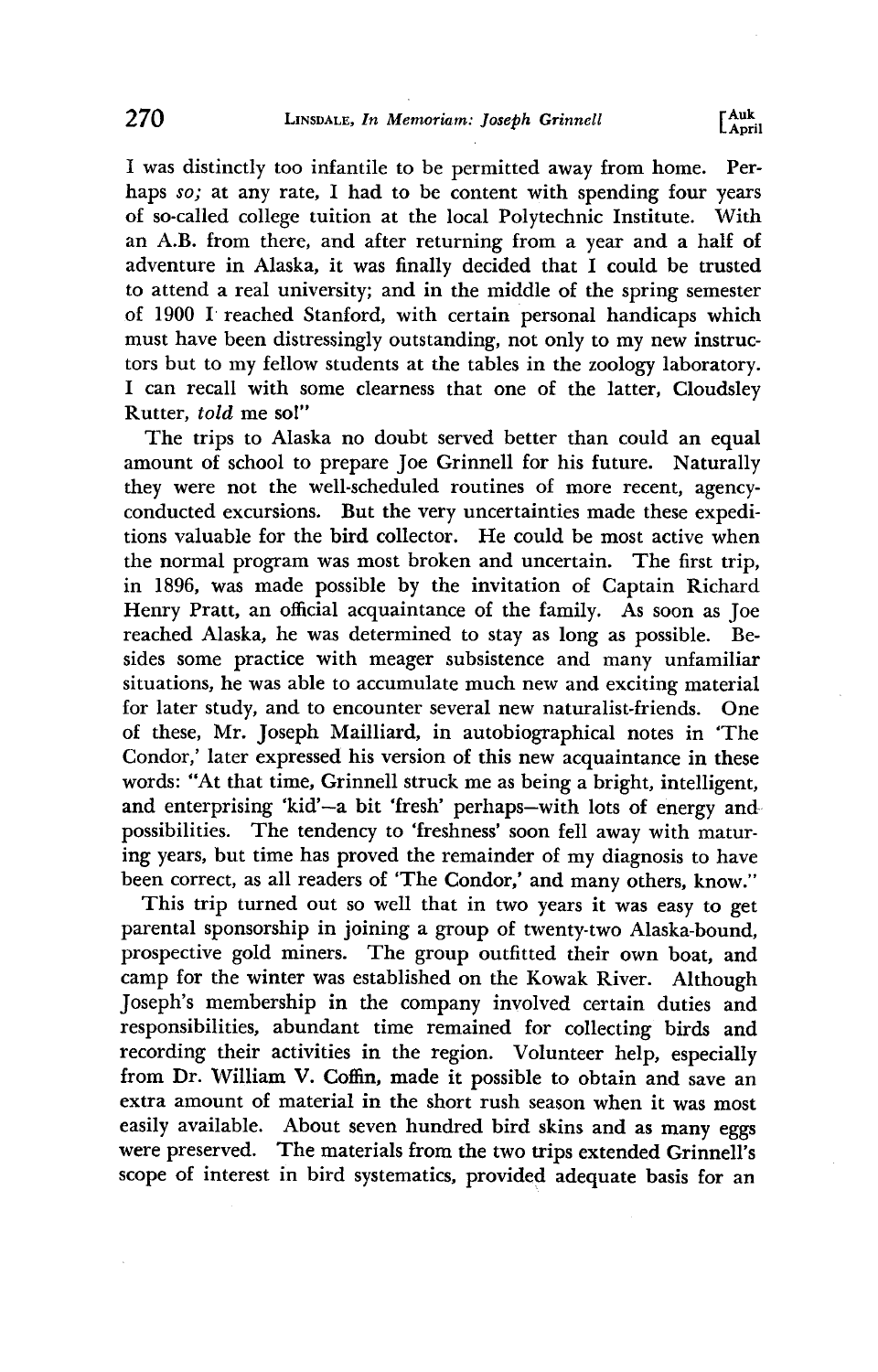**imposing series of reports, and brought his work immediately and favorably to the attention of older ornithologists at eastern museums. His reputation as an alert yet careful worker grew rapidly in this period.** 

**It was a fortunate circumstance, possibly, that Grinnell grew up in the far West where he was comparatively free to work out and develop his own type of approach to the bird problems presented by the region. In his early years nearly all of the bird work in this country, even that which concerned the West, was done by persons who lived along the Atlantic coast. He was not alone, however, in developing his bird studies, for there were many young Californians his own age or older who provided help, companionship, competition, and contagious enthusiasm, all important elements in the growth of an active naturalist. These made up for the lack of large museums, and each naturalist was thus encouraged to make his own museum.** 

**Joseph's collection was begun before he was thirteen; the first specimen was a toad obtained in his last stay at Carlisle. His permanent catalogue, begun in 1894 (on January I) when he was seventeen,**  started with specimen number 72, the skin of a Red-shafted Flicker. **He had destroyed all specimens made earlier. By the time he entered Stanford University for graduate work, he had assembled nearly 4500 bird skins. Even at this early stage Grinnell's impressive ardor in the field was prophetic of the proficiency which made his expeditions so effective. He was impatient to start each trip. His headquarters in the field were not the nearest hotel, but a sequestered spot where he could set up his own tent, live with the simplest equipment and be able to get the full worth of out-door surroundings. Grinnell could be at the same time a strict adherent to custom and a zealous advocate of change. Thus he clung to simple, commonplace procedures and utensils in camp and in the handling of specimens, but he seemed to practice most unorthodox schemes for detecting animals and interpreting their lives. Possibly this was mainly the result of his increasing application to the problems and his continuously inquisitive thinking of them. He seemed to meet each individual animal as though he were encountering the species for the first time. His work in the field combined this restless enquiry with tireless physical activity. No question of enduring possible hardship occurred; he did not even recognize them. Rain, snow, cold, heat, dust, insects, mud, or wind might plague other workers to the point of inactivity, but Grinnell derived special pleasure in pretending not to be hindered by them, and thus he was able to overcome**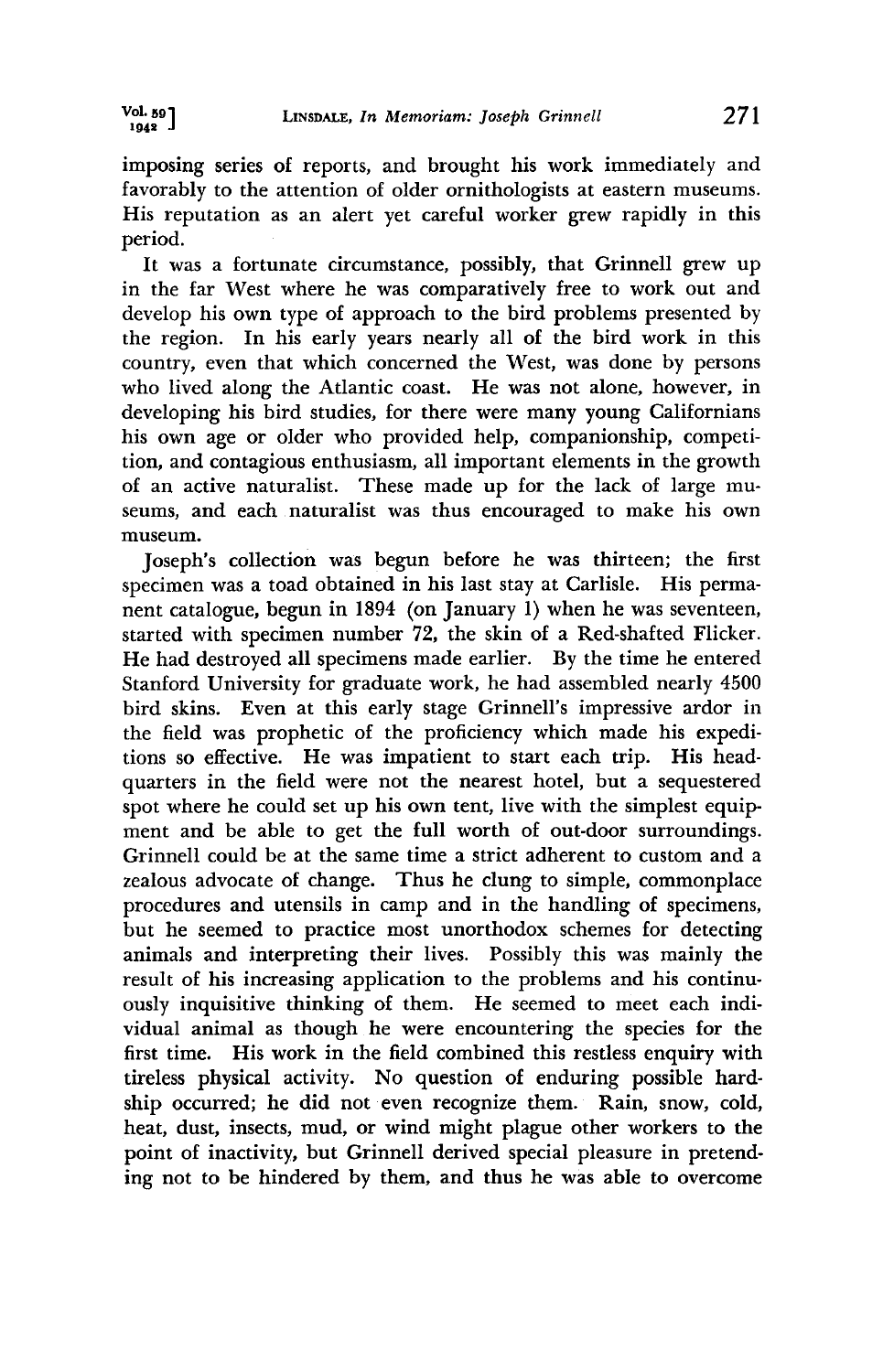**the inconvenience. A few naturalists have traveled more miles in California than did Grinnell, but certainly none has gained so extensive a first-hand knowledge of its birds and mammals and of certain phases of its vegetation. His early trips on foot and by wagon or pack outfit were long and thorough. Later ones by automobile were shorter, but they served to fill gaps and to extend a vast experience with the animals and their environment.** 

**Joseph Grinnell in many ways exemplified the truth of the conclusion that persons who achieve greatly are characterized not only**  by superior intellectual ability but also by persistence of motive and **effort, confidence in their abilities, and great strength or force of character. These traits made the results of favorable turns of chance always appear doubly impressive in his achievement. Ordinary persons had little prospect of keeping up with his rate of progress, and he had little need to be concerned over their possible encroachment upon his domain.** 

**In its early years, the Cooper Ornithological Club published minutes of meetings in the 'Nidiologist.' In the report on the meeting at San Jose on January 6, 1894, is the announcement that "Jos. Grinnel" of Pasadena was elected to membership. At the April meeting, two skins of Pygmy Owls sent in by Mr. Grinnell from Pasadena were exhibited. Further evidence of ornithological activity in southern California came soon, for in the minutes of the December**  meeting is the announcement that "an Annex to the Club has been organized, the principal place of meeting being at Pasadena. It is organized, the principal place of meeting being at Pasadena. **intended for the benefit of Southern Californian members. The following officers of the Annex were elected: president, Ralph Arnold; vice-president, Jos. Grinnell; secretary-treasurer, H. A. Gaylord. It was decided to begin a club collection of specimens, for which space has been secured in the Throop Polytechnic Institute." As another**  item of business at this first meeting "a proposition to publish a list **of Southern California birds was made by Mr. Grinnell. It was decided to call for notes from all Ornithologists." Grinnell made still further contribution to this first meeting by reading a paper, on sapsuckers.** 

**In subsequent years, as many persons became devoted to the welfare of this bird club and pooled their ingenuities to keep it going, the necessity for some means of unifying its scattered membership and keeping it one organization became more and more evident. Whether he or the Club recognized the need or not, Grinnell seemed to be the person who contributed most to this unity and continuity. His alternating ,residence with northern and southern divisions at a**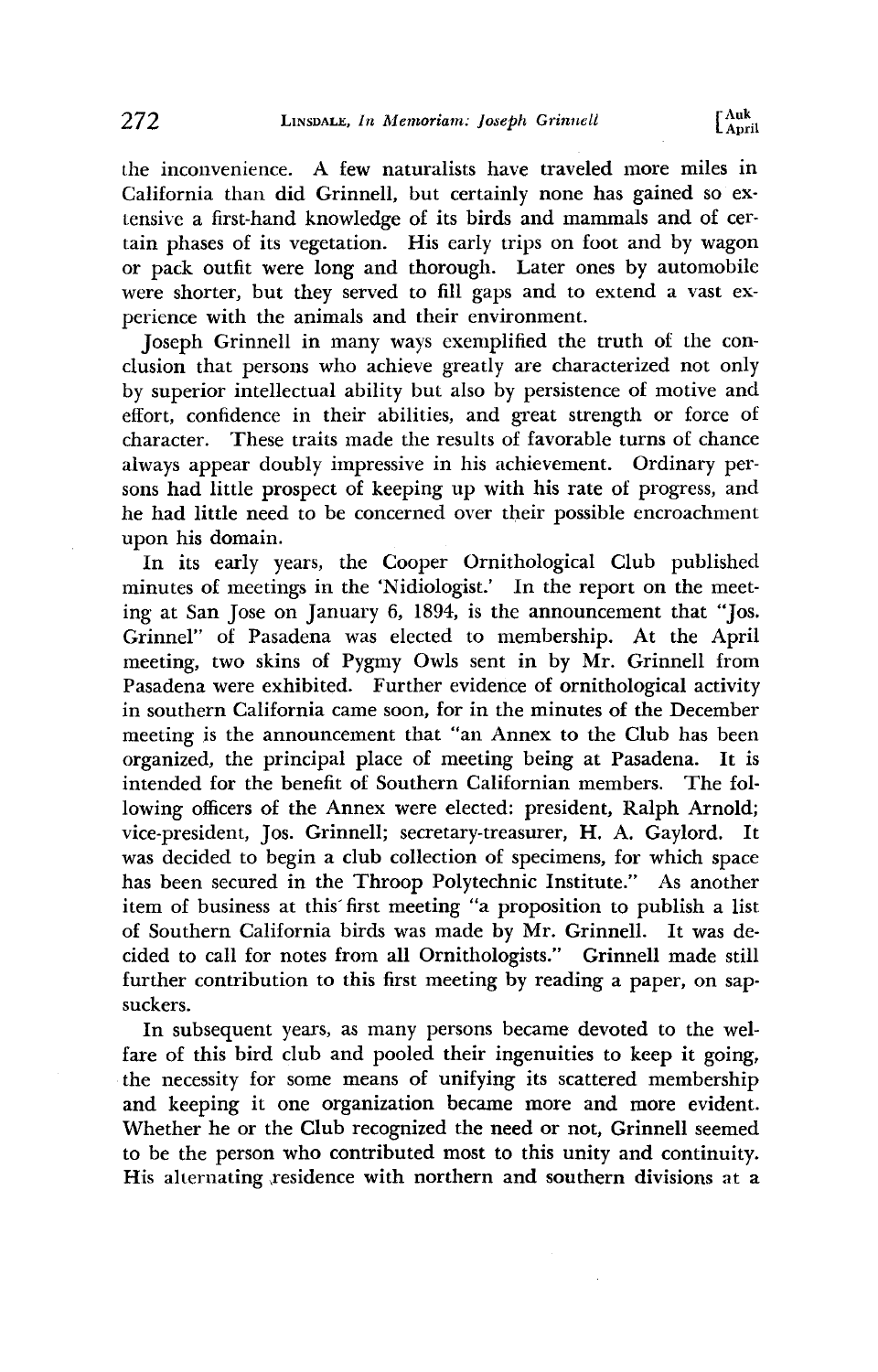**critical period made it possible for each to accept him as one of its own members. The Glub supported 'The Gondor,' 'The Condor' maintained the Club, and Joseph Grinnell sustained 'The Gondor.'** 

**After the first period when Ghester Barlow was the Club, according to common testimony of its early members, the affairs of the journal were cared for by Walter K. Fisher, with Grinnell as an active apprentice. In 1906 Grinnell became Editor. Possibly his greatest gift to the venture was the talent for withholding his own personality until it was needed. In any undertaking of the group others came first, but he was always prepared to offer suggestions or to perform any chore. His explanation for taking initiative was that someone had to do it, but he knew also that the most certain way to strangle group endeavor would be to hinder the enterprise of others.** 

**The facilities of contributors to the magazine and the desires of its subscribers required that continuous attention be given to its future. The numerous articles in it which now make pleasant or profitable reading did not come, ordinarily, without much urgence and planning on the part of the Editor. He not only supplied this encouragement as needed, but he repeatedly joined forces with the business managers of the Glub. The skill of these officers was just as important as his own, and he was eager always to acknowledge debt to them. By this ideal organization much could be accomplished for bird study, with meager resources.** 

**Besides numerous articles of his own in 'The Gondor,' Grinnell was author of eight of the first twenty-six numbers of the 'Pacific Coast Avifauna,' and he edited most of the reports in the series. He contributed further to the interests of bird students by a long series of reviews for 'The Condor' and by writing numerous items of news or other editorial comment, some of which stirred lively readerinterest. These were prepared often on the occasion of some spirited debate, impetuous enquiry, jubilant discovery, or caustic comment by some worker. Anticipation of these provocative opinions made many 'Gondor' readers turn first to its editorial page. Other editorial duties performed for the University of Galifornia Press, including part of its zoology series, and for the Galifornia Academy of Sciences, extended this type of service to a larger circle of workers. For years he offered special instruction at the University to persons preparing to publish concerning discoveries in natural history.** 

**In his first years of bird study Joseph received help from other young naturalists in addition to encouragement from his parents and certain other adults. Dr. Hiram A. Reid singled him out for special mention by including with comment in his 'History of Pasadena' a**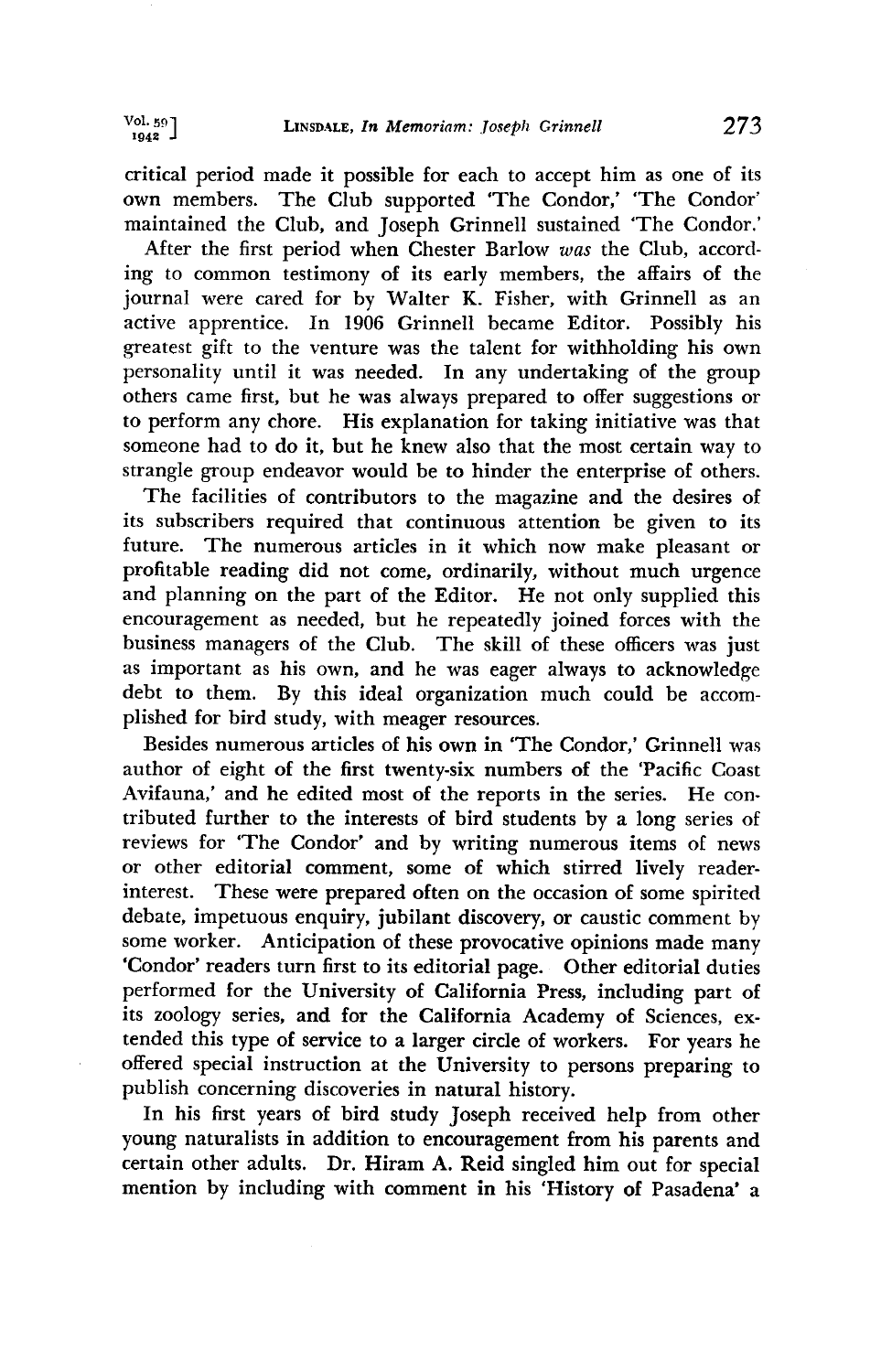**list of birds prepared by Grinnell. Two publications helpful to the ornithologist of half a century ago, as they would be at any time, were Coues's 'Key' which came as a Christmas present in 1893 and the magazine, 'The O61ogist,' which provided news and inspiration to all collectors of that time; the study of birds in the 'nineties meant the collecting of eggs and sometimes of skins. In this journal was printed Grinnell's second article, a notice of the Virginia Rail in California.** 

**Membership as an Associate in the American Ornithologists' Union came in 1894, at the twelfth congress. At this time Elliott Coues was President, William Brewster and C. Hart Merriam, Vice-presidents, John H. Sage, Secretary, and William Dutcher, Treasurer. Other members of the Council were J. A. Allen, C. F. Batchelder, Frank M. Chapman, Charles B. Cory, D. G. Elliot, Robert Ridgway, and Leonhard Stejneger. Each of these leaders held the respect of our neophyte and some of them pointed the way by example for most of the work he later undertook. Grinnell's first communication to 'The Auk' appeared in 1897. Scarcely a year passed after that without an article from him or some notice of him or his work in this journal.** 

**It was with unconcealed pride that announcement was made in 'The Condor' when Grinnell was elected to the class of Fellows in the A. O. U. in 1901 when he was twenty-four years old; he was thus the youngest member to receive such distinction. The difficulty of attending the meetings no doubt postponed his taking a prominent part in affairs of the Union. Nevertheless, he made up for this during his term as President (1929-1932) when he gave much thought and active ministration to the Union's problems. His contribution to this organization consisted mainly in supplying information, not always accepted, for the official check-lists, the bringing of representation, in official circles, from the West, and the emphasis of his repeatedly advocated thesis that young persons should have a part in management, even at the risk of bringing rapid changes in custom.** 

**Also early in 1894, Joseph Grinnell began the long series of notebooks which he was to continue through his whole life and where the most important results of his work were to be recorded. Thus, in his seventeenth year the hobby of bird study changed quickly to a full-time undertaking in which all his talents and abilities were applied with marvelous effectiveness right from the first. From this time there could be no doubt about how Grinnell would respond to opportunity, but as yet there was no way to see how the opportunities would come. His concern, however, was for the fulfillment of**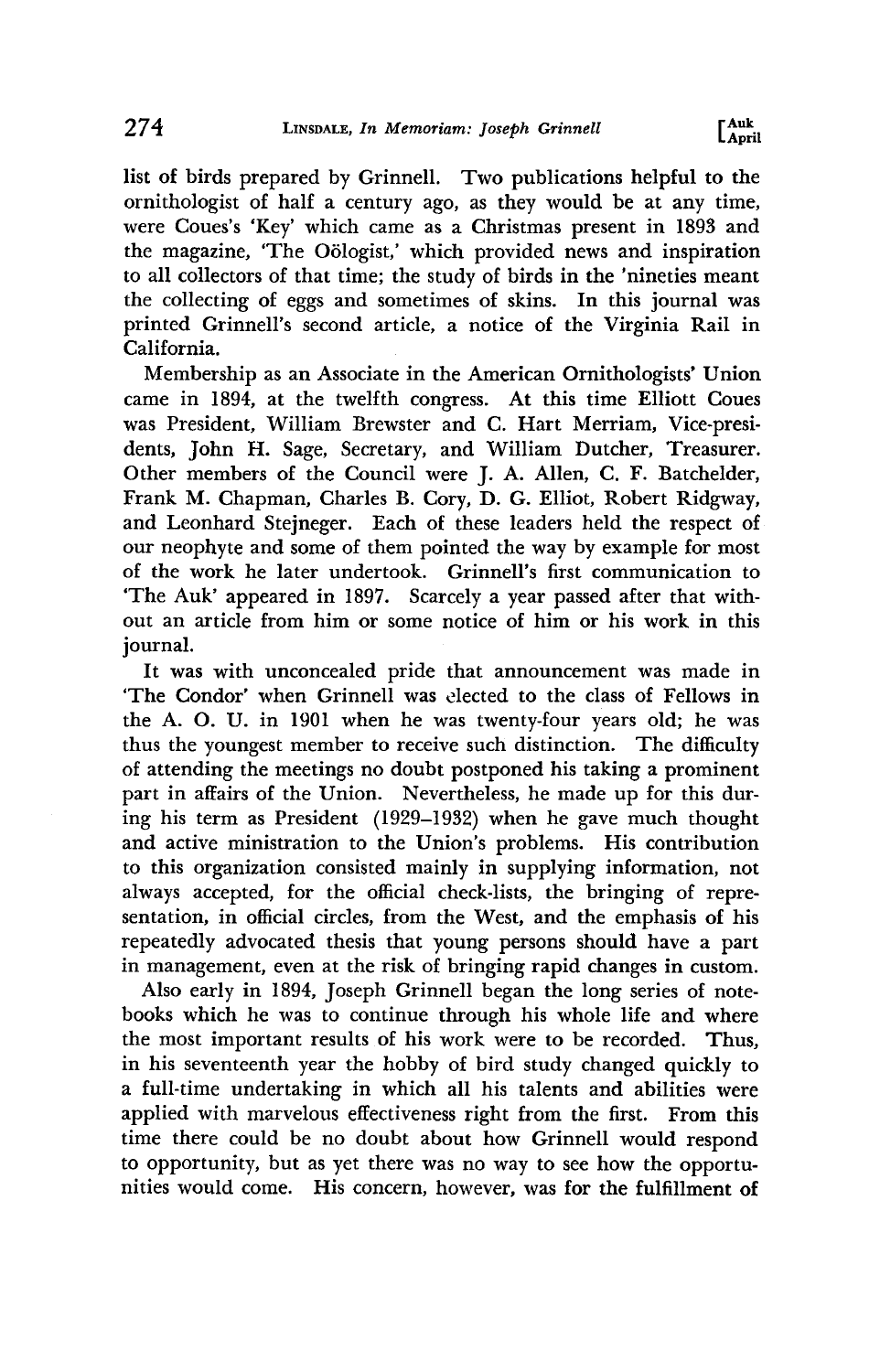**an immediate objective, the publication of a list of birds of his home area, the Pacific Slope of Los Angeles County. The appearance of**  this publication early in 1898 was an important event. The en**thusiasm with which it was received and used by bird students no doubt determined the major trends of all its author's future bird work. He had demonstrated that he could complete a task involving**  the cooperative effort of many persons and at the same time make **his own part in it the greatest. He had already demonstrated the knack of getting the results of his studies into print and ready for immediate use by others.** 

**In a declaration of regards to Doctor Gilbert and Professor Price, prepared for the occasion of their retirement in 1925, Professor Grinnell spoke of his early training and of his great debt to those men. His own words are significant and authoritative as explaining some of the outstanding traits of his career. They also illustrate his own distinctive manner of expression. He wrote: "The course that I remember above any other, entered that first fragment of a semester, was Professor Price's course in embryology. I had had a bit of the subject before, but on no such standard of thoroughness as ! now found; and I know I benefited markedly. I liked the subject; and Professor Price, in his usual thoughtful fashion, was good enough to remit some of the regular class routine in my case, in lieu of which I was to do a special problem. I studied developing feathers; and to this day, in my teaching, Idwell on that subject, of feather 'anlages,' with a satisfying feeling of familiarity and authority.** 

**"Under Professor Price, both at Stanford and Pacific Grove, I had a period of training in laboratory technique and in teaching such as I never had before or since. Technique included practice in several of the then rather new methods of cytological preparation, staining, serial sectioning, and reconstruction--involving slow, careful, methodical procedure. The practice Ihad in preparing chick slides in quantity for class use certainly brought more benefit out of that course, to me as an assistant, than any registered student got by merely studying the slides furnished him ready for examination.** 

**"Then there was the constant example before me of a real teacher, equally methodical in this function as in research, above all, clear and simple in his explanations. In my own teaching in subsequent years, Ihave again and again found myself not only recalling but using Professor Price's teaching methods, and even adopting his modes of expression. The most practical instruction in teaching I ever had, I thus received from Professor Price.** 

**"The following fall, I had a better start in getting into the swing**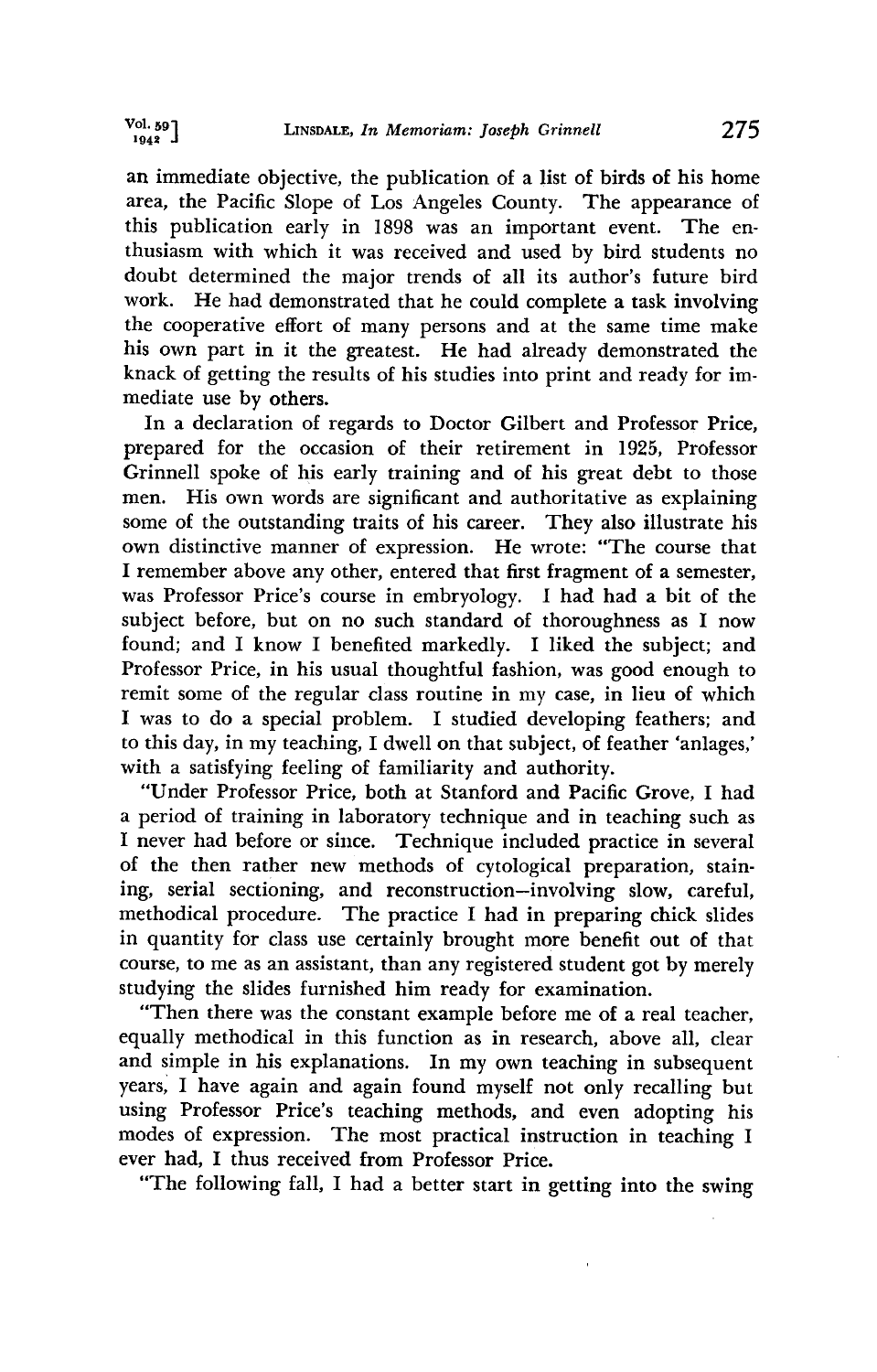**of the work in the Zoology Department at Stanford. It was then that I entered Doctor Gilbert's seminar, having been admitted by that time to full graduate standing. That seminar, attended continuously for that' and the following two years, served for me as the most disciplined mental training of my student experience anywhere.**  Indeed, I can say, with confidence of its truth, that of all seminars I **have participated in or visited to this day, Dr. Gilbert's was by all odds the most ideally conducted.** 

**"! was at that time enthusiastically ambitious to launch into a research career. But there is testimony on record to the effect that I was rather superficial in my aims and mode of dealing with the**  problem I had undertaken; that, while I had plenty of initiative per**haps, I was inclined to be slap-dash. Indeed, the words 'cock-sure' and 'fresh,' with zoological connotation, were applied to my style of mental attitude and accomplishment. Dr. Gilbert's seminar proved**  a helpful antidote to those tendencies. While not conclusively effec**tive, at least said tendencies were undoubtedly retarded, and I believe and hereby acknowledge that my prospects for research were immeasurably improved.** 

**"One more point for comment may be appropriate to mention here. I do not recall having heard either Doctor Gilbert or Professor Price ever speak definitely upon the subject, but I learned by their example to abhor undue publicity. I retain to this day, and probably always will retain, a distaste for personal advertising, not only on the part of others but of myself. I know that it is current practice**  to carry the 'psychology of salesmanship,' as a current phrase has it, into education and even into the promulgation of science especially **where the financial interests of a research institution are concerned. This is probably justified. But that the practice can be extended, on good ethical grounds, intentionally, to the career of an individual I cannot bring myself to grant. No doubt my conscience on this score now would have been decidedly less sensitive if I had not been a zoology major at Stanford."** 

**This notion persisted, though it required constant vigilance to forestall the advances of certain resourceful reporters who understood the appeal of nature topics. Grinnell did not approve the sending out of elaborate notices of work to be undertaken or in progress, but when the work was completed and in print, he made effort to see that all persons seriously interested could get copies. He regularly refused to attend or give talks at meetings where the concern with animals was only casual or secondary, though he recognized a need for such work on occasion and encouraged others to engage in it.**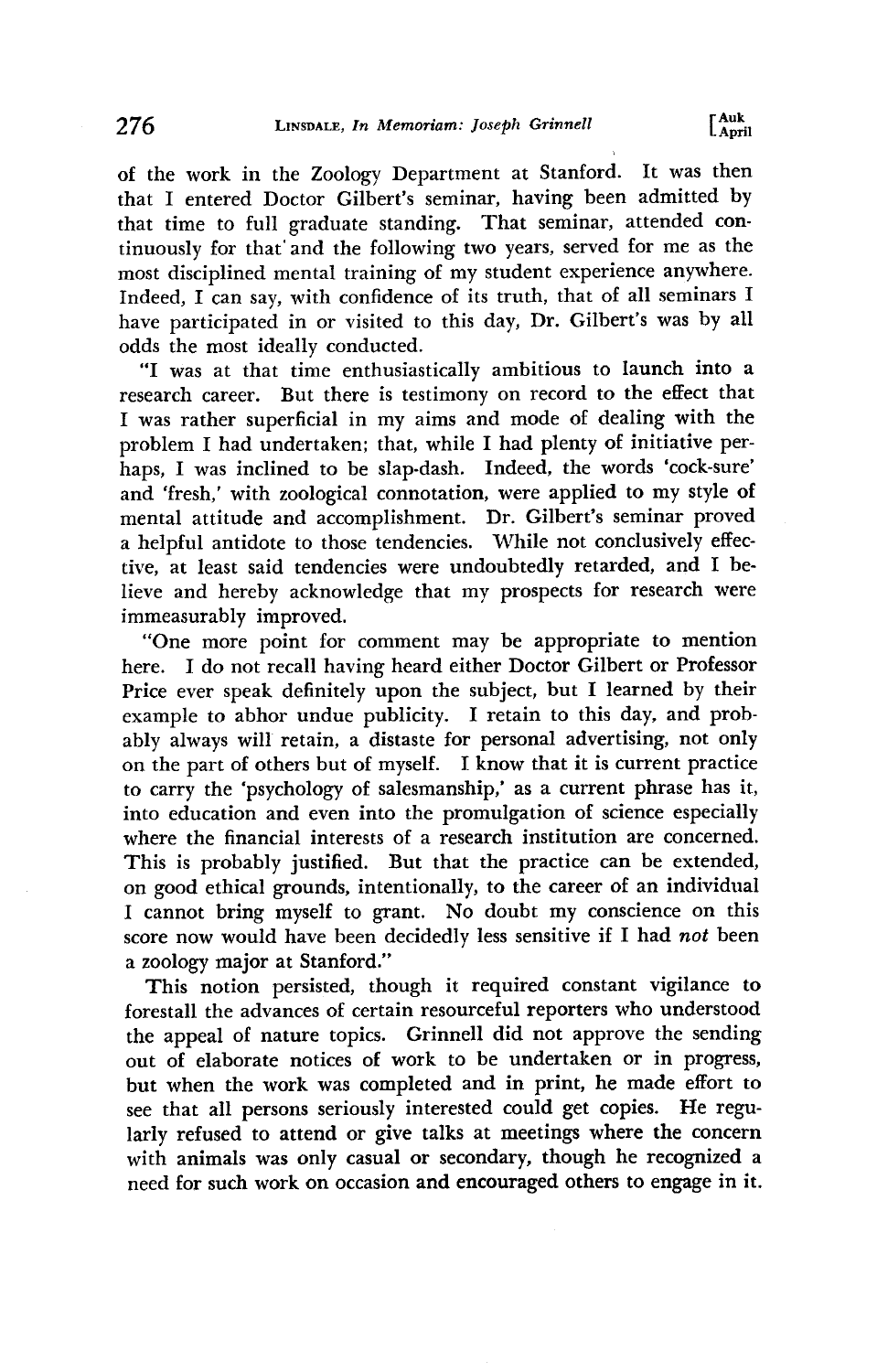Back at Pasadena, in 1903, after the sojourn at Stanford, Grinnell **became an instructor and then Professor at Throop Polytechnic Institute. Activities in the field were resumed with more purpose than ever and several students were enlisted with such stimulative fervor that they became naturalists for life, and for long periods their association with Grinnell was continued. One of these students, Hilda Wood, during the school year 1905-06, made a special study of the 500 specimens of reptiles assembled in the previous three years from Los Angeles County. This material was the basis for Bulletin Number 1 in the science series of the Throop Institute. Hilda**  Wood continued to be Joseph Grinnell's most important helper. **June 22, 1906, in Glendora, they were married, and immediately they set out to continue in the field work already started in the San Bernardino Mountains.** 

**Two years later the family home was moved to Berkeley, where the four children, Willard Fordyce, Stuart Wood, Mary Elizabeth, and Richard Austin grew, each to develop some special aptitude for interest in Nature. Mrs. Grinnell not only conducted important studies of her own in zoology, but she came to have so great a share in her husband's career as actually to share it jointly. The responsibilities she assumed were often essential to his progress.** 

**A major accomplishment was the carrying out over a period of more than forty years, along with a continuously expanding field of**  activity, the program of study conceived and organized by a boy still in his 'teens. The prospectus, on page 83 of 'The Condor' for May, **1901, for prolonged study of bird occurrence in an area not only lays out unassumingly and incontestably a plan so inclusive and so flexible as to meet all developments in the life span of its originator, but it remains still a plan worthy of the best efforts of any naturalist. Other State lists had been and have been assembled, but none with greater thoroughness of preparation or with greater dependence on sound biological study, for the California list involved in striking amount the recognition and application of the general principles involved in the derivation and interrelations of the most nearly tangible units of the evolutionary system, the subspecies. In this region significant materials in large amount and of easy access invite attention and study. Joseph Grinnell's eager enthusiasm in other, more commonplace regions might have become dulled and turned into more exciting endeavors, but not in western North America where every mountain range and valley provokes new interest and effort on the part of the naturalist.** 

**The ingenious plan for recording items in the synonymy and**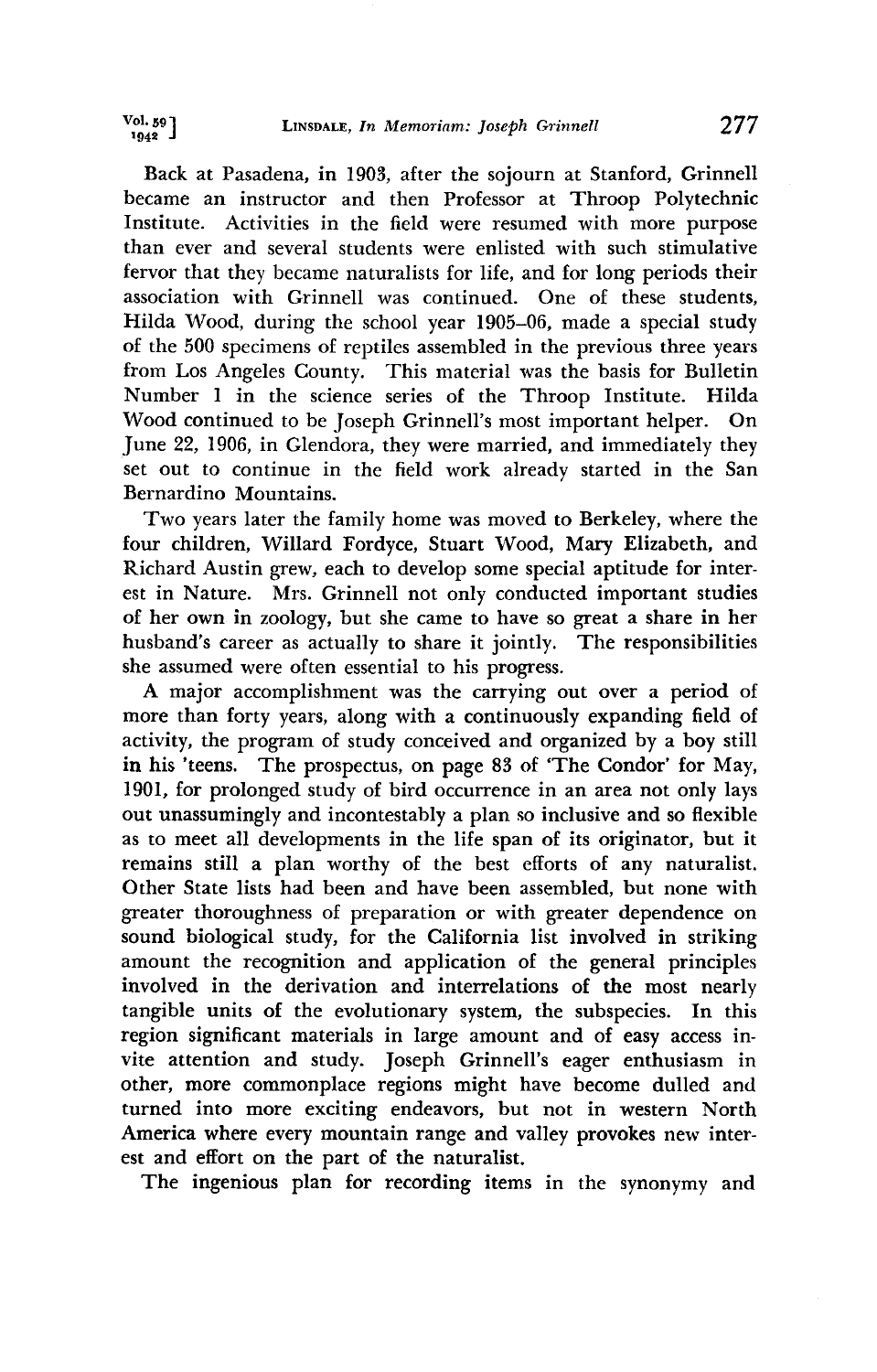**bibliography made it possible to continue the compilation along with other duties, to carry the whole set of material from one library to**  another, and to use the information with minimum effort. **factors, then, made it possible to bring to published form the important content of the nearly seven thousand articles referring to birds in California and to keep the analysis up to date. The plan is marvelous for its effectiveness, and it was remarkable that other per**sons failed to use it in similar situations. As the annotated avian **bibliography was made available to other workers in three conveniently usable sections, the accompanying synonymies provided the basis for exhaustive distributional summations of amphibians and reptiles, birds, and mammaIs in California, and of the birds in Lower California. Except for the list of amphibians and reptiles, these were prepared practically single-handed. For originality, adherence to** 

**one objective, completeness, and accuracy the last-named report probably will stand for a long time as an exemplary study of avian geography worthy to be followed. With all its completeness this library work was only a minor part of Grinnell's program. In building the distributional works it became necessary first to do a vast amount of analysis of variation in specimens. This would have led naturally to the preparation of systematic monographs, and he became familiar with the characters and history of nearly every variable species of western bird and mammal, but he left the extensive reports mainly to associated workers. An exception was the revision of kangaroo rats published in 1922. Two highly variable groups, the song sparrows and pocket gophers, attracted his attention, and Grinnell often dreamed of the time to come when he could spend all his time collecting and studying these animals. He made much progress in each endeavor, but was never able to devote the desired application to**  Materials for this work he accumulated, first in his own private **collection and later in the museum.** 

**A second major phase of his studies involved the preparation of monographic treatments of areas--no doubt a most effective way of preserving and presenting results of field surveys in natural history. The aim was much like that represented in countless annotated lists, but by the concentration of enormous effort the results became more permanently significant. They represented the combined activities of many persons in the field and indoors. Areas so treated in California include San Bernardino Mountains (1908), San Jacinto Mountains (1913), Lower Colorado Valley (1914), Yosemite (1924), Lassen Peak (1930), and Point Lobos (1936). Of these, the account of mammals and birds of the Lower Colorado Valley, prepared as a**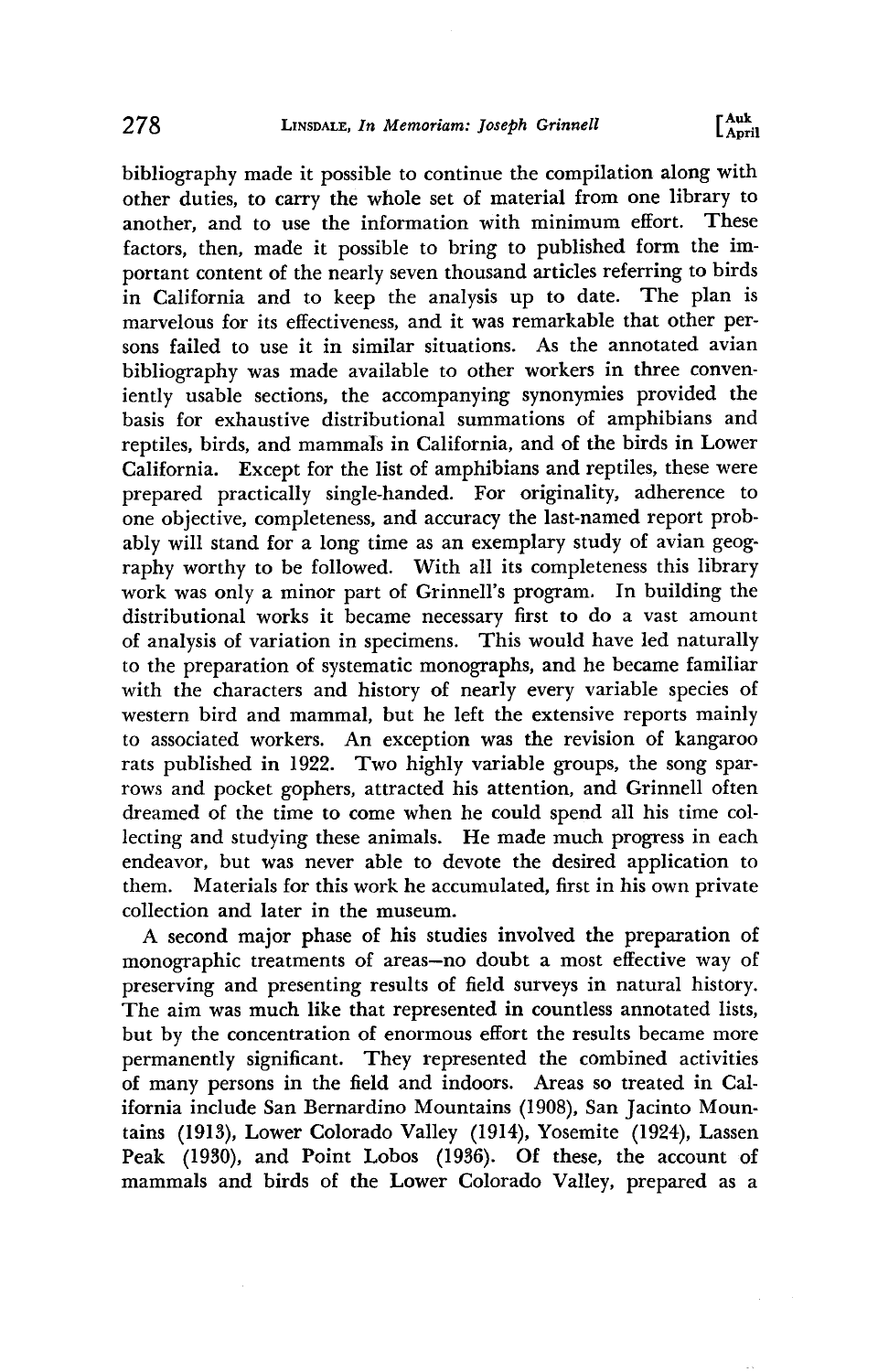**graduate thesis and presented in 1913 at Stanford University, for the degree of Doctor of Philosophy, was probably his most important publication. The volume on 'Animal Life in the Yosemite' was most**  widely read and it contained much information not strictly dependent **on the locality treated.** 

**Another related undertaking was the assembly of monographs to include all that could be learned concerning certain groups of animals in Galifornia. The book on the 'Game Birds of Galifornia' (1919) and the two volumes on the 'Fur-bearing Mammals of Galifornia'**  (1937) required long preparation and they brought together for those **types of animals much information on the natural history, systematic status, and relations to man which could not have been assembled at any other time. In fact, a great deal of it could not now be obtained from the original sources, so quickly and so imperceptibly do conditions change. But Joseph Grinnell knew the necessity for recording history as it is being made and he knew how to make and preserve those records.** 

**The outstanding, conspicuous examples mentioned are but samples of permanent results achieved through the irrepressible pursuit of a problem-the analysis of avian distribution in Galifornia. It was characteristic not to plan too definitely, but to be able to take advantage of whatever opportunity came his way and to accept and be unhindered by whatever obstacle might be encountered. Thus it was necessary always to keep the plan of work adaptable. Not many of the projects outlined for study within the general program adopted**  were completed in the form at first anticipated, but regularly they **were completed, usually without loss from the modification. Time after time a study was finished by a group of persons different from the one that undertook it. In each instance, however, Joseph Grinnell provided the greatest share of the enthusiasm and energy which brought the task to completion.** 

Writing was a difficult task for Dr. Grinnell, but he was nearly **always at it. Whether for publication, or as a part of the permanent record to be preserved in the museum, or one of a host of letters, his best effort went into the preparation of anything he wrote. Among other qualities aimed for in his writing, he exercised special effort to make it factual, precise, and varied in expression. Many of his associates marveled at the extent of his vocabulary. He was deliberate and careful in the selection of just the right terms to express the desired meaning. He cultivated discerning powers of analysis and admired exact expression, well-weighed statement. Always he entered**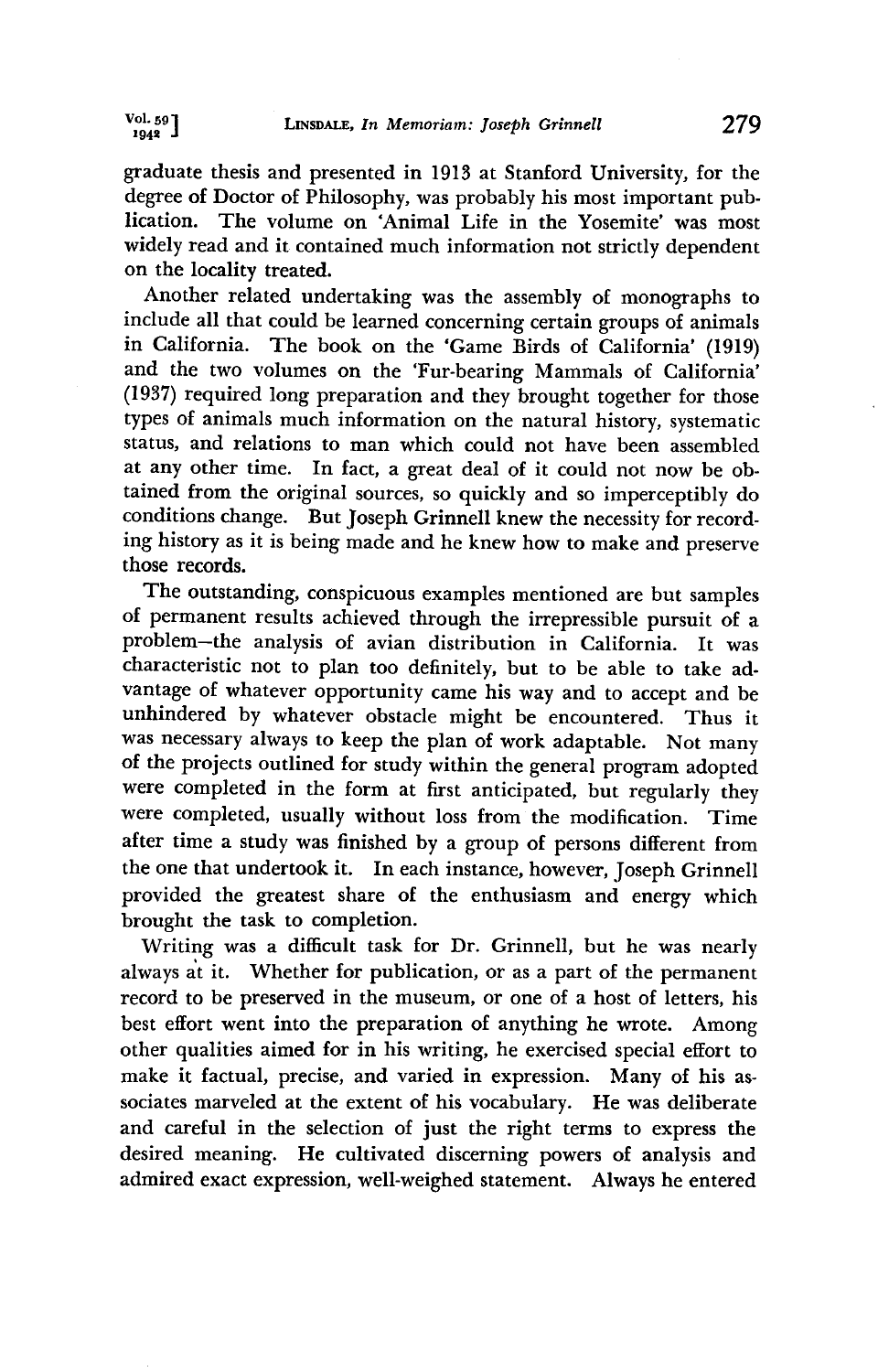**upon any piece of writing with lively anticipation of the result likely to be obtained.** 

**Persons familiar with the work of William Leon Dawson will appreciate his evaluation of Grinnell's writing, expressed in a review: 'iThis San Jacinto bird-book, as it deserves to be called, is a mine of information for the bird student, from whatever angle it is viewed. It is so good, that one who loves birds better than he does bird-skins cannot help wishing that half as many bird-skins might have served these insatiable scientists, so that there would have been time left to observe and to record more life-histories. It is not enough to say, 'Let others do that,' for there are not in the West two other**  more gifted observers of birds than Messrs. Swarth and Grinnell. **Mr. Grinnell, especially, Icannot forbear to say that some of his recent biographical sketches evince a keenness of insight, and bring out a wealth of first-hand information which mark him as potentially the foremost biographer of Western birds."** 

**Casual examination of the works mentioned above might lead to**  the hasty conclusion that they resulted from industrious application **of a routine sort with a lesser amount of originality. A closer appraisal would dispel this notion, but if any traces of it remained, they would be cancelled by familiarity with some of the essays prepared by Grinnell in the span of his studies. The chronological listing of a few of these shows the trend and scope of his thought as applied to some specially attractive problems, as follows: methods and uses of a research museum (1910), barriers to distribution as regards birds and mammals (1914), conserve the collector (1915), field tests of theories concerning distributional control (1917), sequestration notes (1920), principle of rapid peering in birds (1921), museum conscience (1922), r61e of the "accidental" (1922), trend of avian population in California (1922), burrowing rodents of California as agents in soil formation (1923), conservationists' creed as to wildlife administration (1925), geography and evolution in the pocket gopher (1926), tree surgery and the birds (1927), presence and absence of animals (1928), revised life-zone map of California (1935), and up-hill planters (1936).** 

**Resourcefulness ingetting his work published was an important part of procedure in the continuous progress of Grinnell's study. He developed an extensive acquaintance with the possible ways to get into available form the monographic, and therefore useful, reports prepared by himself and others. His opinion as to the proper time to offer a manuscript and the prospects for its acceptance was nearly always right. Moreover, much of his energy went into the provision**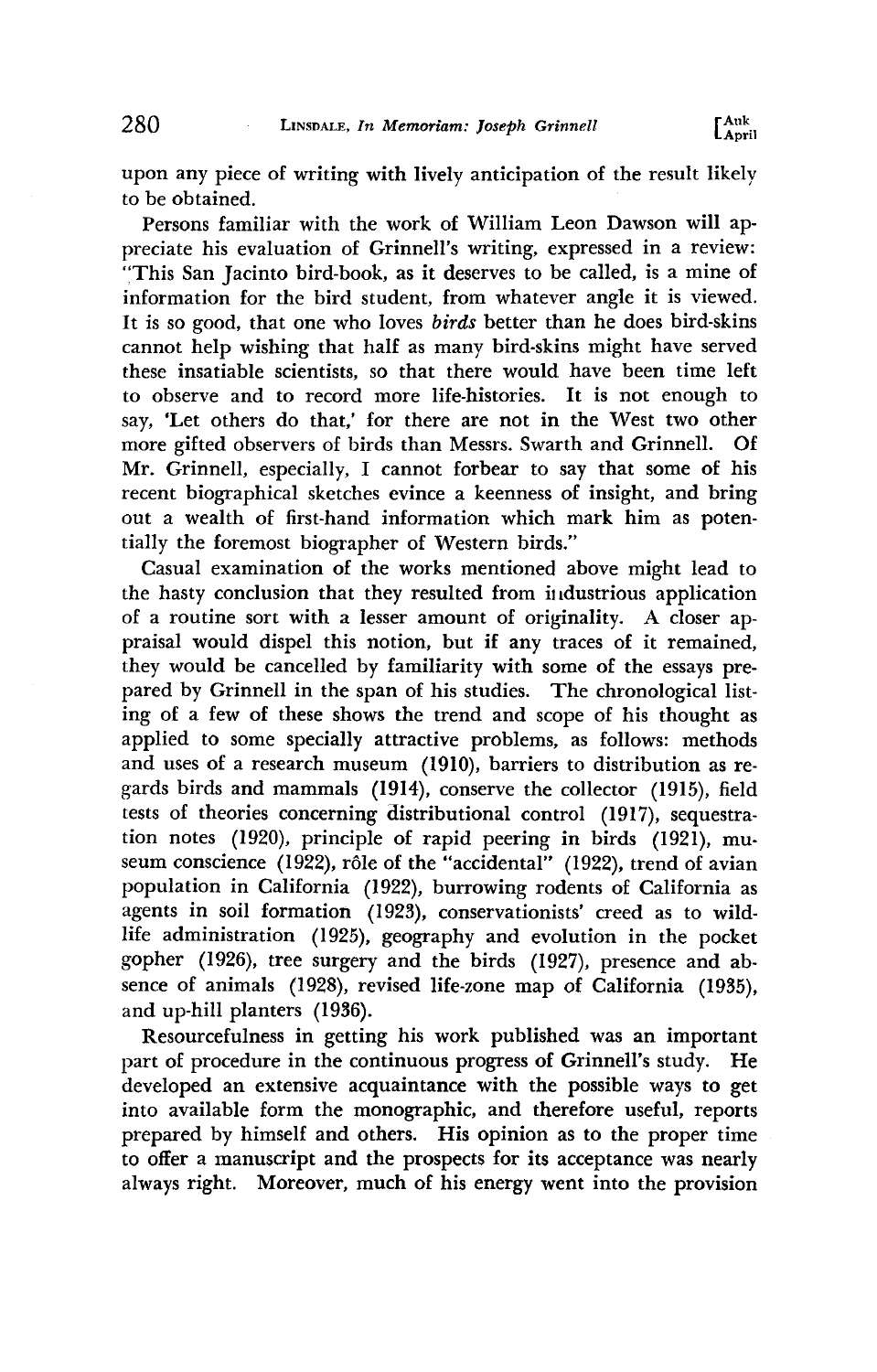**of new means of publishing natural history. His own work appeared many times as number 1 in a series.** 

**Grinnell came to occupy a special place which made his influence greatly more effective in affairs of naturalists than could have been possible under other circumstances. He was able to bridge the gap between the interests of amateurs and the duties of professional scientists. He guided the affairs of such informal organizations as the Cooper Ornithological Club and in later years contributed toward the solution of more formal problems of a huge university. He traced the results of much theoretical discussion of wild animals to the hesitant steps toward application of it in nature. And he had opportunity to see the fruits of his many studies supplied to numerous classes of students by his own methods of teaching. All of these privileges and duties he met and exercised with such relish and determination as to gain the respect and admiration of all his associates.** 

**This continuous series of accomplishments was made possible by the development of the Museum of Vertebrate Zoology, established in 1908 at the University of California by Miss Annie M. Alexander. Experience already gained by Miss Alexander in the organization of zoological exploration, especially in Alaska, the site of Grinnell's main previous field experiences, made it natural that the plans of these two would mature so as to meet the preferences of both. Thus was established not a rigidly designed and prescriptively controlled storehouse of miscellaneous materials assembled by chance, but a flexible working procedure which made possible quickened realization of the plans of the Founder and the Director. Each could have made important discoveries alone, but their combined resources brought exceptional results.** 

**The new arrangement came at a critical time in Grinnell's studies, for already the forced requirement to make a living by the conven**tional duties of teaching was threatening to absorb his energies. **proposed work on mammals of the Pacific Slope of Los Angeles County had to be given up on this account. By 1908, however, his acquaintance with the West and its fauna and with zoological workers in his region and elsewhere had so provided him with sufficient knowledge of the needs and aim of a research museum that only a short tour of eastern museums was needed to allow an expansion of his own plan for study and to put it into operation at once. He was enabled to invite several naturalists to join in the new undertaking and thus to speed up the assembly of its products. A possible secret of his successful management was his practice of taking the major part of responsibility, troubles, or punishment whenever they came to the**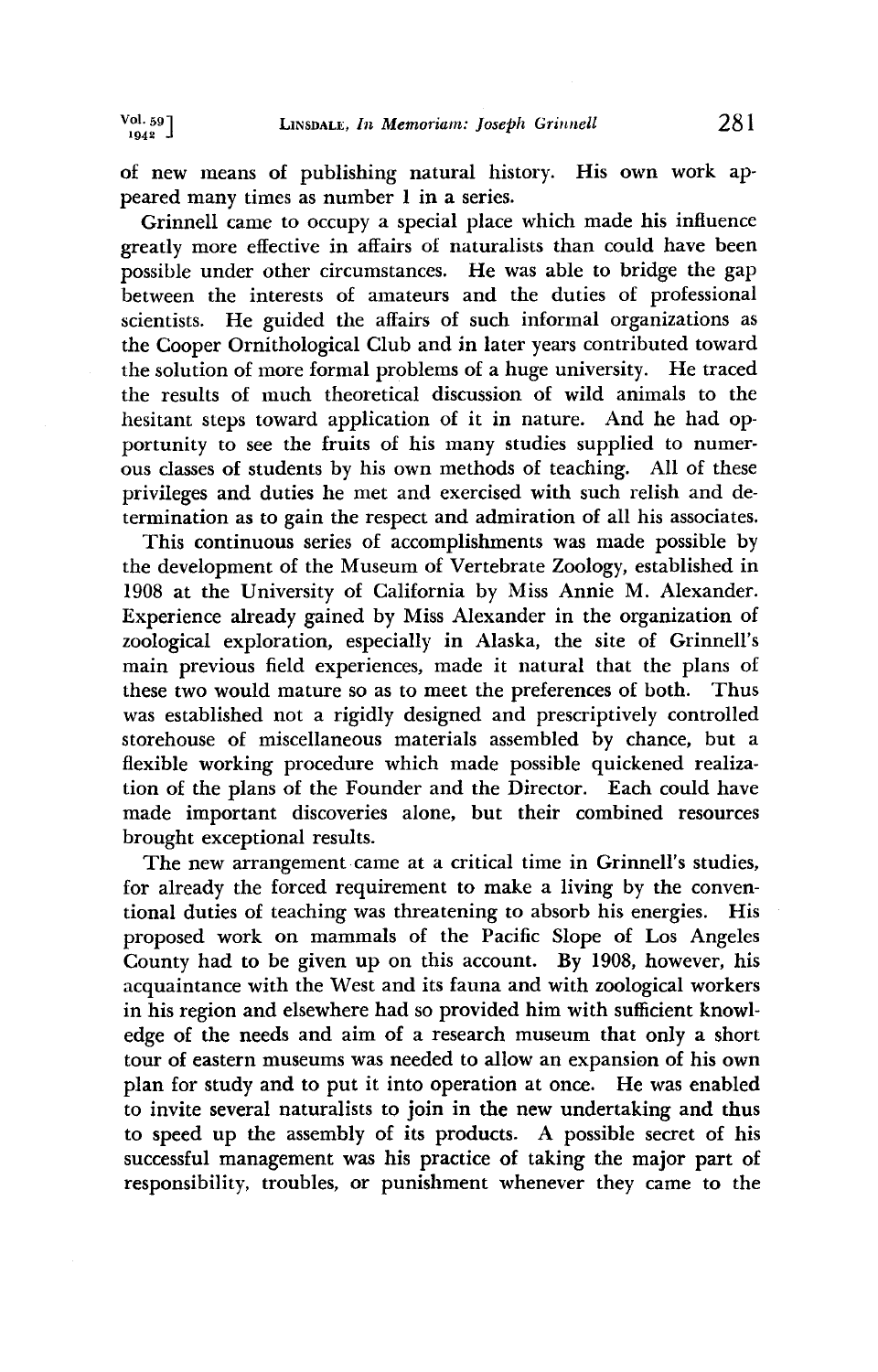group, and a minor part of resources, rewards, or favorable oppor**tunities if they came. He insisted that others in the Museum worked**  with him, not for him. Each worker, moreover, shared sufficient responsibility to make it seem an appreciable part of the burden. This **was truly a group enterprise.** 

**Grinnell brought to the new museum the notion that research warranted emphasis over exhibition in such an institution as a part of**  a large university. Energies then were directed to accumulation of specimens of terrestrial vertebrates in the region immediately about **him, that is, along the Pacific coast. Innovations were the supplying of field collectors with materials for making extensive records, including photographs, in the field, to supplement the many items placed on the labels of specimens. A special aim was to make ac**curate and full record of faunal conditions for use after lapse of many **years, possibly a century. Deliberate choice was made to study animals in the wild state, under natural conditions, rather than to adopt prevalent experimental methods, under artificially imposed condi-**This was to gather evidence as to the causes and methods of **evolution. He deplored the too eager search for generalizations on**  insufficient basis of fact and set out to make the museum a repository of facts with full realization that the ultimate value of the facts lies in their service as indicators of general truths.

**Another intention was to make the museum a popular bureau of**  information as regards the higher vertebrate animals of the region. This function developed to such a degree that great numbers of **naturalists came to visit Professor Grinnell. The line which came to his door included all ranks of professional and amateur workers, from local and distant places. Reasons for coming were many and varied. But always they found easy access to the place, a genuine greeting of welcome, and willing help or a sympathetic ear for whatever problems seemed important. These visits could be made at any hour, despite recurrent resolves to set up a more rigid program of working time. The appearance at the door of some birdman was**  sufficient to bring immediate postponement of any normal task. And hundreds of holidays and Sundays were given to this part of the **anticipated work of the museum.** 

**He did not wait always for naturalists to find him, but on ten trips to eastern United States, and in the West whenever opportunity came, he hunted up persons of all sorts who had interest in or concern with the outdoors. Visits to museum curators, teachers, taxidermists, fur buyers, hunters, trappers, game wardens, and collectors brought last**ing friendships. His activity in tracing the changes in animal popula-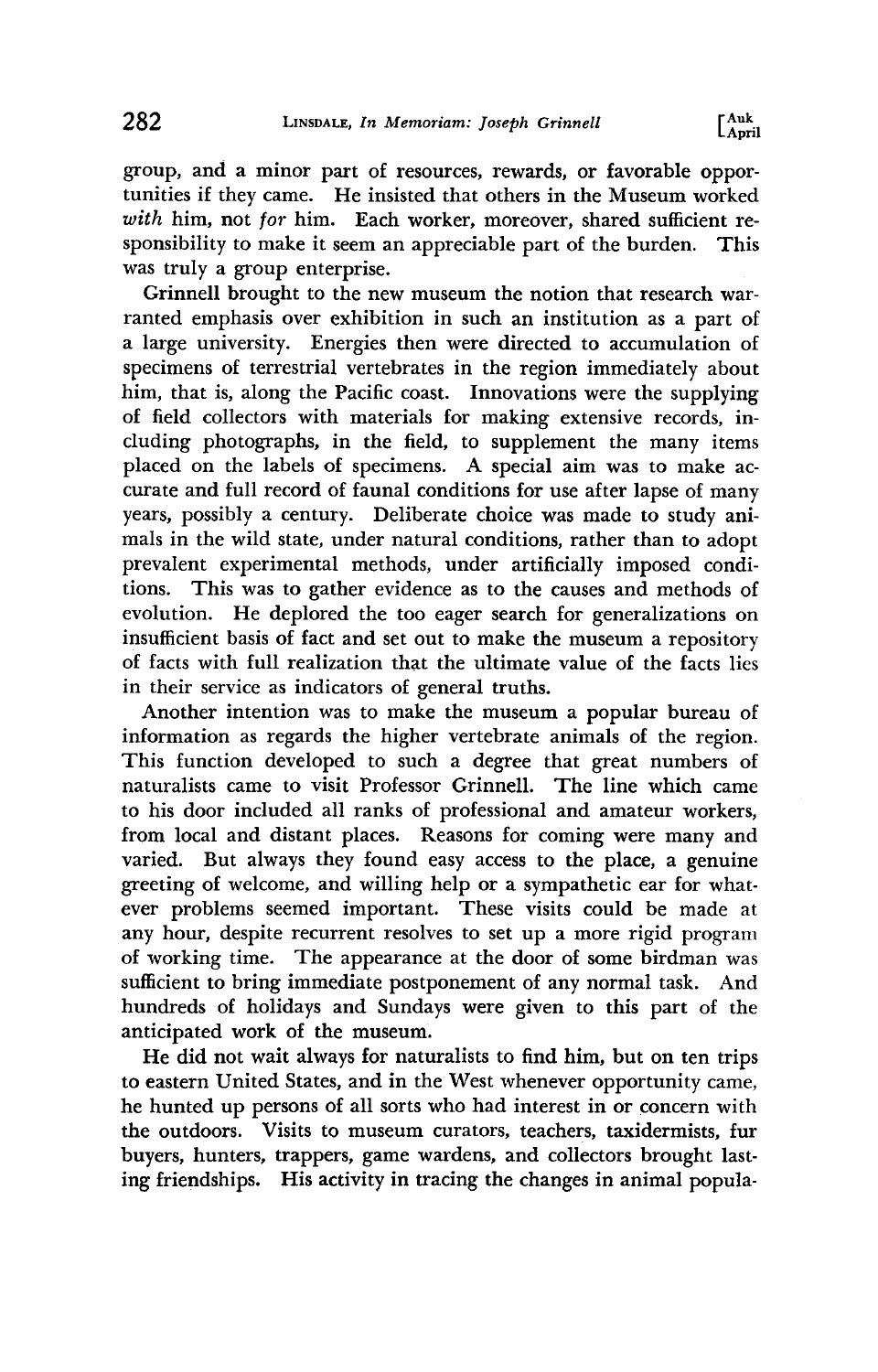**tions led him to enquire searchingly into the history of Californa and he enjoyed every opportunity to discuss with old-timers their recollections of early conditions. These friendships were kept alive by the practice of writing letters on occasions other than when they were required. These were greatly appreciated by the recipients.** 

**In his regular annual report to the President of the University, on July 1, 1930, Professor Grinnell began with the statement that, "since the founding of the Museum of Vertebrate Zoology by Miss Annie M. Alexander, in 1908, there have been two further occasions of superlative importance in its history. I refer, first, to the endowment in 1920 of the Museum by Miss Alexander; and second, to the transfer during the past year, of the Museum into the new, admirably safe quarters in the Life Sciences Building provided through State appropriation." These events greatly accelerated the progress toward realization of the functions as outlined at the start of the institution. They made possible an added responsibility, that of offering more effective instruction in regular classes and courses in the university. For ten years the demand for guidance in graduate studies increased until it came to take an unduly large part of the resources of the museum. Most important of these resources was the vitality of its Director. He continued to give more and more energy to the needs and problems of his students without slighting appreciably the vigorous pursuit of his own study. These problems were not settled with the departure of the student, but became then more complicated and more urgent.** 

**So generally acknowledged and valued were Professor Grinnell's experience and his faculty for applying it, that his opinion was sought widely by persons with biological problems. His desk usually held**  a stack of requests for references from applicants seeking jobs, grants, or permits. These came even from persons he had never seen! His or permits. These came even from persons he had never seen! **identification of a specimen was greatly treasured by some collectors. Numerous workers undertaking new studies in the field asked his**  help in selecting suitable areas, equipment, and procedures. **nature of his aid in editorial matters, already indicated, was considerably more important than is apparent from the printed record, even though recipients were thankful in acknowledgment.** 

**The problem of how much to enter into questions of human interference with wild animals and their environments was a difficult one, for such activity meant postponement of more exciting, if not more important, work. In a few instances, however, the need seemed to be greater than the required sacrifices, and facilities of the museum were used to make available facts of critical significance in some cur-**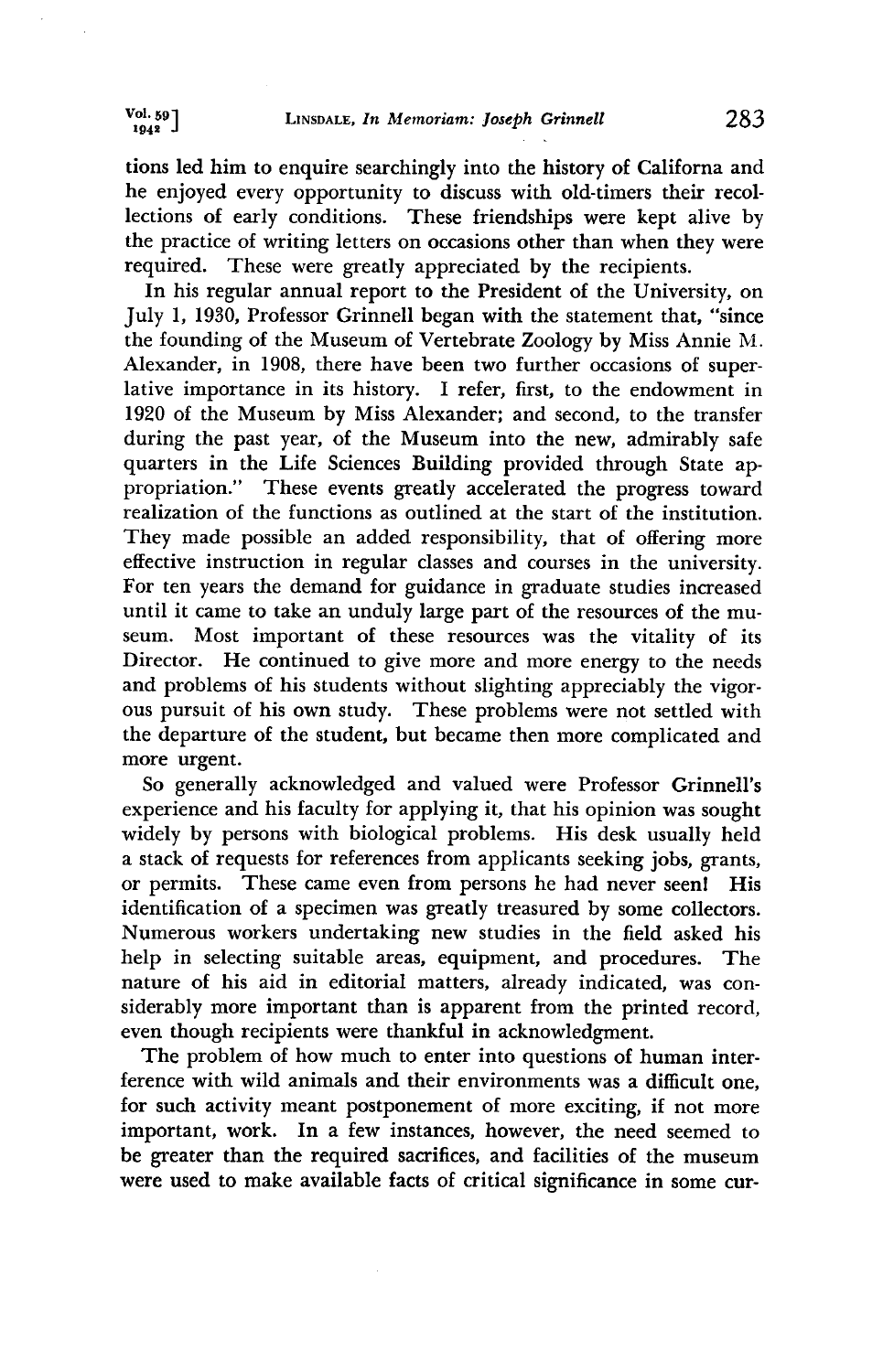**rently pressing conservation topic. Always it was his aim, however, to refrain from needless debate and to return to normal studies as soon as possible. For this reason Grinnell avoided service on committees where prolonged discussion of controversial topics would produce little of permanent worth. He •nade it a practice, when it seemed desirable to attend such a meeting, to read his contribution, prepared as concisely as possible. And on a surprising number of occasions his conclusions prevailed.** 

**When Grinnell indicated in the early days of the Museum that the facts he would assemble in it would come to have special value at the end of a century, he had no way of knowing how great the changes would be in his own lifetime or what progress he could make toward fulfilling that aim. Although he frequently recalled examples of opportunities that had slipped by without the saving of some materials or information no longer obtainable, these were insignificant when compared with the accomplishment during the thirty years of his guidance. In that time, surely, enough facts were gathered by the museum and enough use was made of them to justify all the support of its Founder, the efforts of its Director, and the encouragement by the University authorities who helped in its development.** 

**In writing of his close friend Richard C. McGregor, Grinnell ended his account with a series of sentences which require ahnost no modification to describe the most productive period of his own life. With minor deletion and substitution of proper names, the selection, as follows, becomes particularly apt here: It is clear that his college training at Stanford where systematic zoology was then fostered, and his years of field work and writing concerning west-American birds in an area where rivalries were keen and wits thereby sharpened, all together gave him the best possible background from which to launch work. Arriving in Berkeley, with then modern methods and ideas at his command, with ability to plan long-time productive programs of exploration, and with tireless resolve to put these programs through to completion, Grinnell found his niche and occupied it with almost unique success. From first to last, Joseph Grinnell was consistently an ornithologist. And the essential segment of world ornithology which he contributed pertained to the Californias. Ever will his name and that of this region be associated in the annals of natural science.** 

**Joseph Grinnell was never especially strong or robust physically, and his remarkable stamina and energy were dependent on careful use of his strength. He religiously avoided overtaxing himself and**